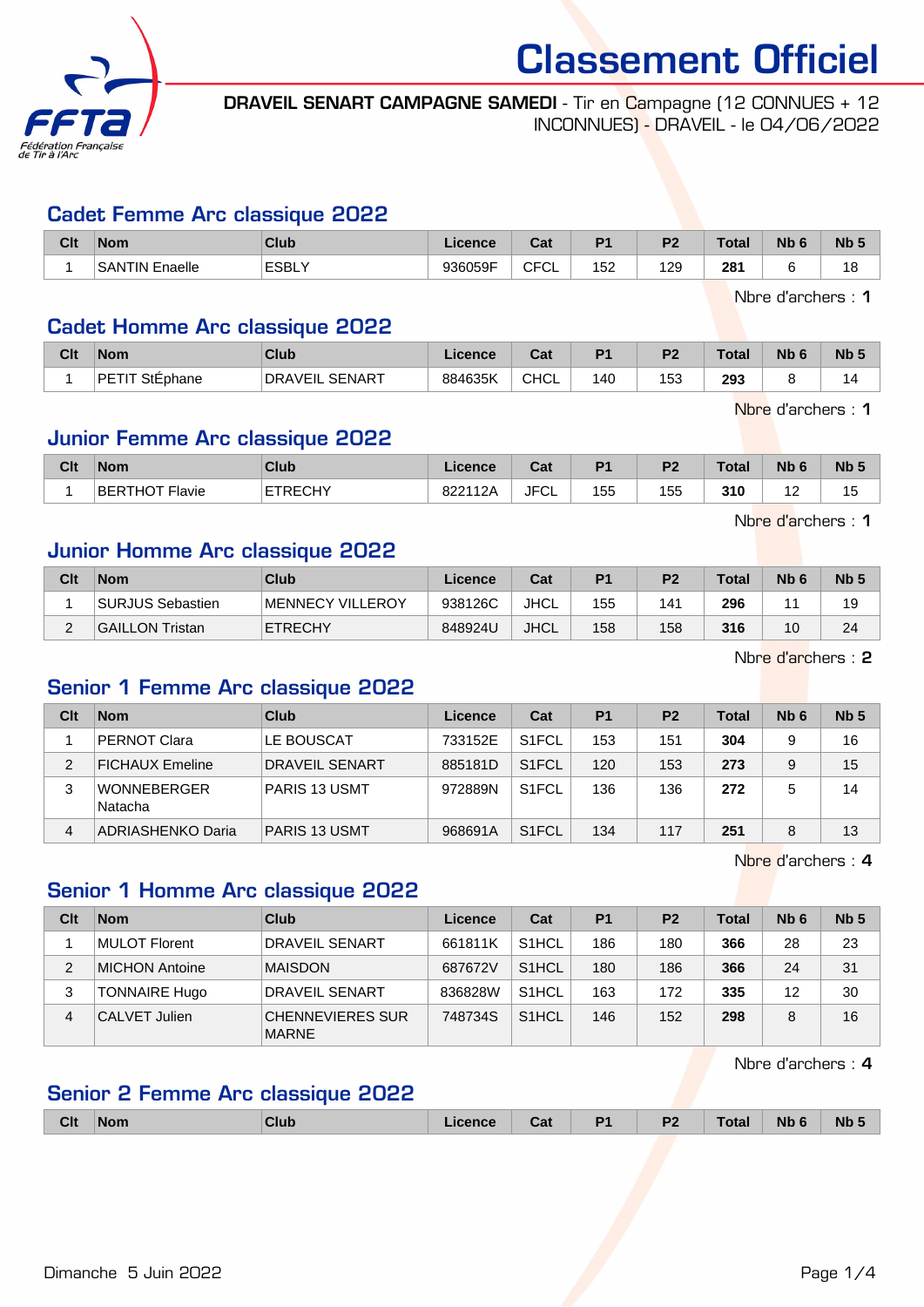

DRAVEIL SENART CAMPAGNE SAMEDI - Tir en Campagne (12 CONNUES + 12 INCONNUES) - DRAVEIL - le 04/06/2022

## Senior 2 Femme Arc classique 2022 (Suite)

| Clt | <b>Nom</b>                           | Club              | Licence | r.<br>ual                  | D <sub>1</sub> | <b>D7</b> | <b>Total</b> | <b>Nb</b> | Nb <sub>5</sub> |
|-----|--------------------------------------|-------------------|---------|----------------------------|----------------|-----------|--------------|-----------|-----------------|
|     | <b>DUBOIS FIG</b><br><b>Florence</b> | <b>IELANCOURT</b> | 972951F | <b>ROECLE</b><br>ا∠ت<br>◡∟ | 98             | 11 C<br>. | 247<br>2 I I |           |                 |

Nbre d'archers : 1

## Senior 2 Homme Arc classique 2022

| Clt | <b>Nom</b>               | Club                 | Licence | Cat                | P <sub>1</sub> | P <sub>2</sub> | Total | N <sub>b</sub> 6 | Nb <sub>5</sub> |
|-----|--------------------------|----------------------|---------|--------------------|----------------|----------------|-------|------------------|-----------------|
|     | BIDAULT Jerome           | IISSY LES MOULINEAUX | 286233Y | S2HCL              | 183            | 177            | 360   | 28               | 20              |
|     | <b>TIKHONOFF Laurent</b> | ISSY LES MOULINEAUX  | 280944Z | S <sub>2</sub> HCL | 97             | 114            | 211   |                  |                 |
|     | BERTHOT Francois         | <b>ETRECHY</b>       | 862486K | S2HCL              | 101            | 109            | 210   |                  | 6               |

Nbre d'archers : 3

# Senior 1 Femme Arc à poulies 2022

| Clt            | <b>Nom</b>                | Club                                    | Licence | Cat                            | P <sub>1</sub> | P <sub>2</sub> | <b>Total</b> | Nb <sub>6</sub> | Nb <sub>5</sub> |
|----------------|---------------------------|-----------------------------------------|---------|--------------------------------|----------------|----------------|--------------|-----------------|-----------------|
|                | <b>BOUTELEUX Mylene</b>   | <b>LIFFRE</b>                           | 764606U | S <sub>1</sub> FCO             | 188            | 193            | 381          | 31              | 32              |
| $\overline{2}$ | <b>MONTAGNE Elodie</b>    | DRAVEIL SENART                          | 616498G | S <sub>1</sub> FCO             | 183            | 193            | 376          | 29              | 31              |
| 3              | <b>HERVE Sandra</b>       | DRAVEIL SENART                          | 765740B | S <sub>1</sub> FCO             | 183            | 190            | 373          | 30              | 25              |
| $\overline{4}$ | <b>THOMASSIER Estelle</b> | <b>CHENNEVIERES SUR</b><br><b>MARNE</b> | 657306N | S <sub>1</sub> F <sub>CO</sub> | 155            | 167            | 322          | 14              | 18              |
| 5              | DACHET Delphine           | <b>CHENNEVIERES SUR</b><br><b>MARNE</b> | 985239M | S <sub>1</sub> FCO             | 111            | 161            | 272          | 10              | 11              |

Nbre d'archers : 5

# Senior 1 Homme Arc à poulies 2022

| Clt | <b>Nom</b>       | Club                           | Licence | Cat                | P <sub>1</sub> | P <sub>2</sub> | <b>Total</b> | N <sub>b</sub> <sub>6</sub> | Nb <sub>5</sub> |
|-----|------------------|--------------------------------|---------|--------------------|----------------|----------------|--------------|-----------------------------|-----------------|
|     | DELOBELLE Fabien | RUEIL MALMAISON<br><b>STAR</b> | 300680B | S <sub>1</sub> HCO | 203            | 207            | 410          | r c<br>$\sim$<br>vu         | 16              |

Nbre d'archers : 1

# Senior 2 Femme Arc à poulies 2022

| Clt | Nom                     | Club                                 | Licence | יפ<br>⊍a                 | D <sub>1</sub> | D <sub>2</sub> | <b>Total</b> | Nb | <b>N<sub>b</sub></b> |
|-----|-------------------------|--------------------------------------|---------|--------------------------|----------------|----------------|--------------|----|----------------------|
|     | !MANIERE (<br>Catherine | <b>USMT</b><br><b>PARIS</b><br>- 1 2 | 710526L | S <sub>2</sub> FCO<br>◡◡ | ہ وا<br>ا ت    | 130            | 261          |    |                      |

Nbre d'archers : 1

#### Senior 2 Homme Arc à poulies 2022

| Clt | <b>Nom</b>            | Club                             | Licence | Cat                             | P <sub>1</sub> | P <sub>2</sub> | <b>Total</b> | N <sub>b</sub> 6 | Nb <sub>5</sub> |
|-----|-----------------------|----------------------------------|---------|---------------------------------|----------------|----------------|--------------|------------------|-----------------|
|     | <b>LARHANT Pascal</b> | <b>VILLEJUIF</b>                 | 677730N | S <sub>2</sub> H <sub>C</sub> O | 197            | 193            | 390          | 40               | 23              |
| 2   | WELSCH Michael        | EPERNON                          | 754794D | S <sub>2</sub> H <sub>C</sub> O | 192            | 194            | 386          | 34               | 30              |
| 3   | MARTINEZ Laurent      | STE GENEVIEVE DES<br><b>BOIS</b> | 689932B | S <sub>2</sub> H <sub>CO</sub>  | 195            | 189            | 384          | 38               | 20              |
| 4   | LE CUNFF Luc          | <b>ANTONY</b>                    | 306910Y | S <sub>2</sub> H <sub>C</sub> O | 192            | 192            | 384          | 33               | 32              |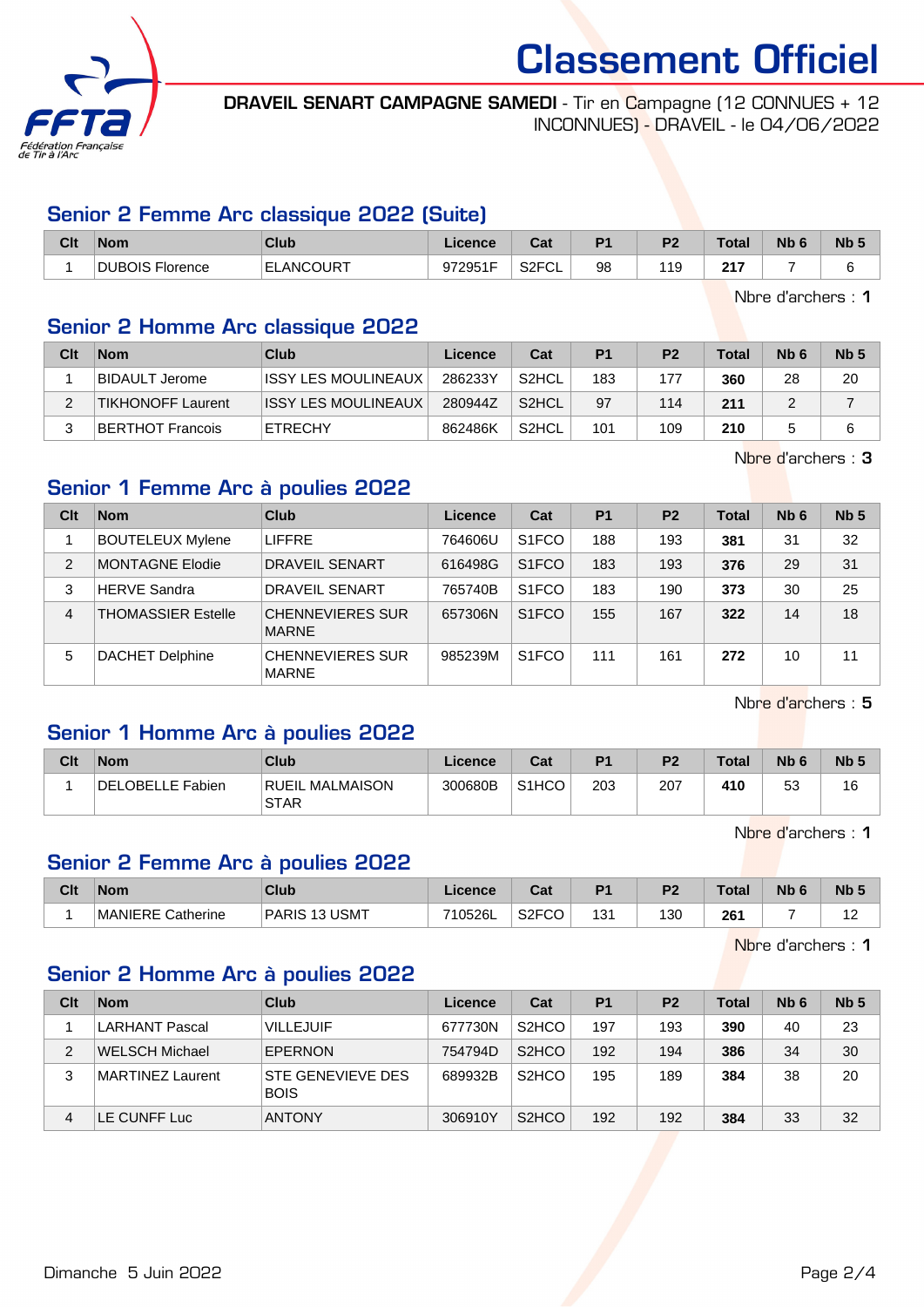

DRAVEIL SENART CAMPAGNE SAMEDI - Tir en Campagne (12 CONNUES + 12 INCONNUES) - DRAVEIL - le 04/06/2022

# Senior 2 Homme Arc à poulies 2022 (Suite)

| Clt | <b>Nom</b>              | Club                                    | Licence | Cat                            | P <sub>1</sub> | P <sub>2</sub> | <b>Total</b> | N <sub>b</sub> 6 | Nb <sub>5</sub> |
|-----|-------------------------|-----------------------------------------|---------|--------------------------------|----------------|----------------|--------------|------------------|-----------------|
|     | COUZI Didier            | <b>BUC</b>                              | 887109Z | S <sub>2</sub> H <sub>CO</sub> | 175            | 178            | 353          | 22               | 24              |
| 6   | <b>ETERRIER Laurent</b> | <b>CHENNEVIERES SUR</b><br><b>MARNE</b> | 210557S | S <sub>2</sub> HCO             | 163            | 170            | 333          | 12               | 28              |

Nbre d'archers : 6

# Senior 3 Homme Arc à poulies 2022

| Clt            | <b>Nom</b>                  | Club                             | Licence | Cat   | P <sub>1</sub> | P <sub>2</sub> | <b>Total</b> | Nb <sub>6</sub> | Nb <sub>5</sub> |
|----------------|-----------------------------|----------------------------------|---------|-------|----------------|----------------|--------------|-----------------|-----------------|
|                | <b>MENORET Henri</b>        | <b>CRETEIL</b>                   | 836007D | S3HCO | 188            | 191            | 379          | 3               | 31              |
| $\overline{2}$ | <b>SAUBION Dominique</b>    | <b>ANTONY</b>                    | 433694G | S3HCO | 180            | 185            | 365          | 26              | 26              |
| 3              | LE GOFF Rene                | <b>DRAVEIL SENART</b>            | 387067A | S3HCO | 190            | 166            | 356          | 25              | 24              |
| 4              | DOURNEAU Jean-<br>Francois  | <b>ANTONY</b>                    | 076531L | S3HCO | 164            | 163            | 327          | 14              | 25              |
| 5              | <b>MARTINEZ Jean Pierre</b> | STE GENEVIEVE DES<br><b>BOIS</b> | 215404K | S3HCO | 156            | 151            | 307          | 10              | 19              |
| 6              | <b>DEBIASI Jeanjacques</b>  | <b>APREMONT</b>                  | 002934P | S3HCO | 149            | 138            | 287          | 7               | 19              |
| 7              | <b>COUSTOU Francois</b>     | <b>DRAVEIL SENART</b>            | 815846P | S3HCO | 130            | 139            | 269          | 11              | 8               |

Nbre d'archers : 7

#### Junior Femme Bare Bow 2022

| Clt | <b>Nom</b>     | <b>Club</b>              | Licence | <b>That is a fact of the owner.</b><br>ual | D4 | ng. | $\tau$ otal | <b>N<sub>b</sub></b> | N <sub>b</sub> 5 |
|-----|----------------|--------------------------|---------|--------------------------------------------|----|-----|-------------|----------------------|------------------|
|     | WREDE Tiphaine | SENART<br><b>DRAVEIL</b> | 844809W | <b>JFBB</b>                                | 88 | 02  | 190         |                      |                  |

Nbre d'archers : 1

#### Senior 1 Femme Bare Bow 2022

| Clt | <b>Nom</b>      | Club                                          | Licence | ◠∼<br>⊍aι     | P <sub>1</sub> | P <sub>2</sub> | Total | <b>Nb</b> | N <sub>b</sub> <sub>5</sub> |
|-----|-----------------|-----------------------------------------------|---------|---------------|----------------|----------------|-------|-----------|-----------------------------|
|     | GUEN Marie<br>ᅩ | <b>USMT</b><br><b>PARIS</b><br>- 12<br>. I 13 | 006823S | S1FBB<br>۱۱ پ | 118            | 126            | 244   |           | -                           |

Nbre d'archers : 1

#### Senior 2 Homme Bare Bow 2022

| Clt | <b>Nom</b>             | Club             | Licence | Cat                            | P <sub>1</sub> | P <sub>2</sub> | Total | N <sub>b</sub> 6 | Nb <sub>5</sub> |
|-----|------------------------|------------------|---------|--------------------------------|----------------|----------------|-------|------------------|-----------------|
|     | <b>BOURGEON Jeremy</b> | IMONT ST AIGNAN  | 352122S | S <sub>2</sub> HBB             | 155            | 140            | 295   |                  | 10              |
|     | <b>GAILLON Laurent</b> | <b>ETRECHY</b>   | 669943Z | S <sub>2</sub> H <sub>BB</sub> | 139            | 135            | 274   |                  | 12              |
|     | BEDIN Fabrice          | CHATENAY MALABRY | 001187R | S <sub>2</sub> H <sub>BB</sub> | 122            | 111            | 233   |                  | 6               |

Nbre d'archers : 3

# Senior 3 Homme Bare Bow 2022

| Clt | <b>Nom</b>        | Club                  | Licence | ◠؞+<br>'val | D4  | D <sub>2</sub> | Total | <b>Nb</b> | Nb <sub>5</sub> |
|-----|-------------------|-----------------------|---------|-------------|-----|----------------|-------|-----------|-----------------|
|     | RECHAUSSAT Daniel | CHATENAY MAL<br>_ABRY | 728793S | S3HBB       | 107 | '4             | 248   |           |                 |

Nbre d'archers : 1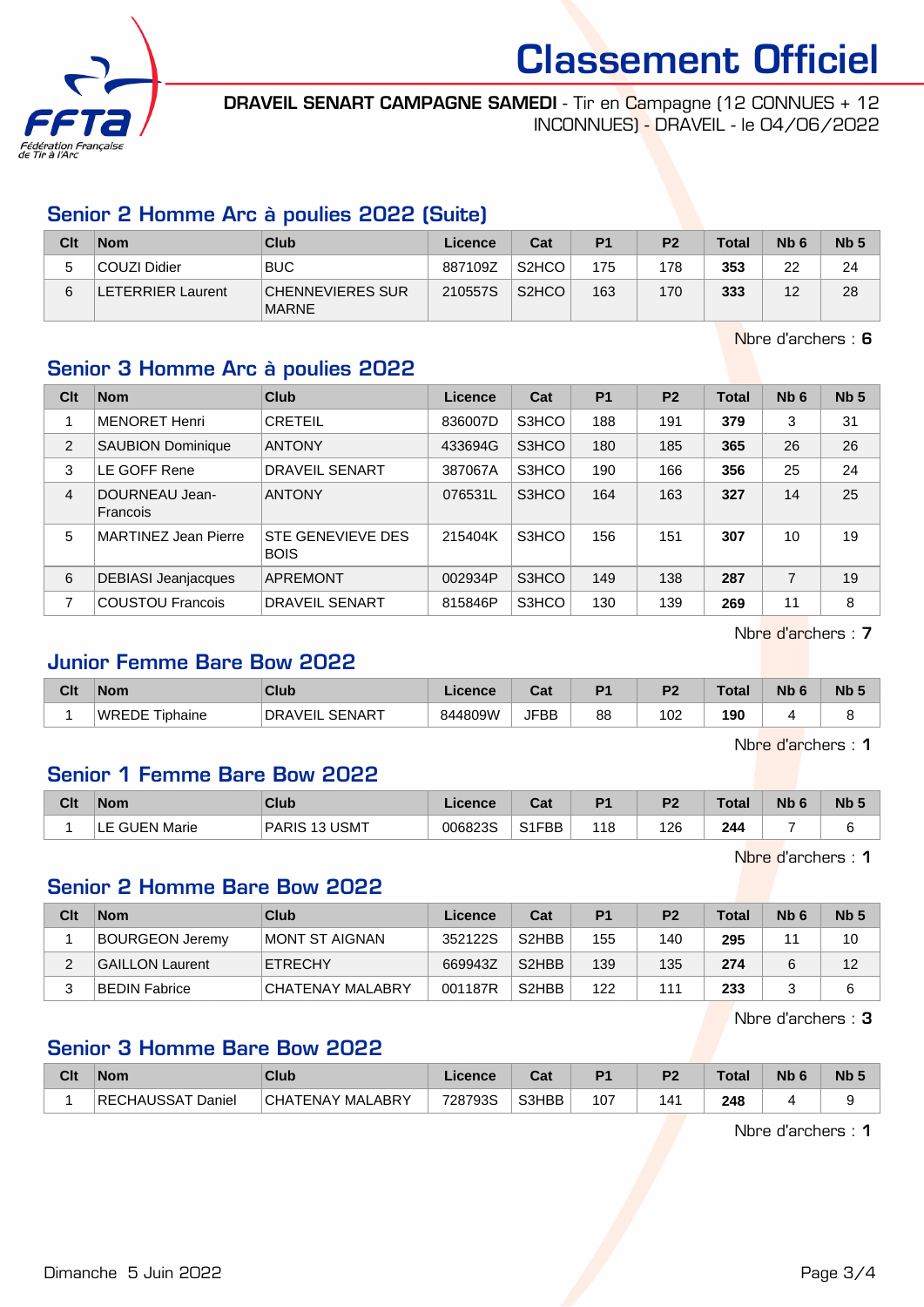

DRAVEIL SENART CAMPAGNE SAMEDI - Tir en Campagne (12 CONNUES + 12 INCONNUES) - DRAVEIL - le 04/06/2022

#### Scratch Femme Longbow 2022

| Clt | <b>Nom</b>     | Club                | Licence | Cat                | P <sub>1</sub> | P <sub>2</sub> | Total | N <sub>b</sub> 6 | N <sub>b</sub> <sub>5</sub> |
|-----|----------------|---------------------|---------|--------------------|----------------|----------------|-------|------------------|-----------------------------|
|     | DAVID Chantale | <b>ANTONY</b>       | 788114W | S3FAD              | 99             | 111            | 210   |                  |                             |
|     | DUCREUX Sylvie | LE PLESSIS ROBINSON | 747633V | S <sub>2</sub> FAD | 56             | 76             | 132   |                  |                             |

Nbre d'archers : 2

# Scratch Homme Longbow 2022

| Clt | <b>Nom</b>                   | Club                   | Licence | Cat                | P <sub>1</sub> | P <sub>2</sub> | Total | N <sub>b</sub> 6 | Nb <sub>5</sub> |
|-----|------------------------------|------------------------|---------|--------------------|----------------|----------------|-------|------------------|-----------------|
|     | <b>CRIBLEZ Pierre Alexis</b> | <b>SAINT VRAIN</b>     | 820103S | S <sub>2</sub> HAD | 119            | 121            | 240   | 4                | 17              |
| 2   | FARNOUX Jean-Claude          | POISSY                 | 596766J | S3HAD              | 114            | 120            | 234   | 5                | 11              |
| 3   | <b>ALLEE Eric</b>            | <b>VILLEMOISSON</b>    | 015734C | S <sub>2</sub> HAD | 89             | 124            | 213   | 4                | 8               |
| 4   | <b>HALLAIN Nicolas</b>       | <b>BONNEVAL</b>        | 913967T | S <sub>2</sub> HAD | 101            | 94             | 195   | $\mathcal{P}$    | 8               |
| 5   | <b>PEDROSA Christian</b>     | <b>CREGY LES MEAUX</b> | 852031W | S <sub>2</sub> HAD | 102            | 89             | 191   | 2                |                 |

Nbre d'archers : 5

Nombre total d'archers : 50

Club Organisateur :

0891175 ARCHERS DE DRAVEIL SENART VAL DE **SEINE** 

Arbitre responsable : 912785H DELAMARCHE JEAN-YVES

Liste des arbitres :

434131G LEBEGUE JEAN MARC / 820308P MENORET ANNIE-FRANCE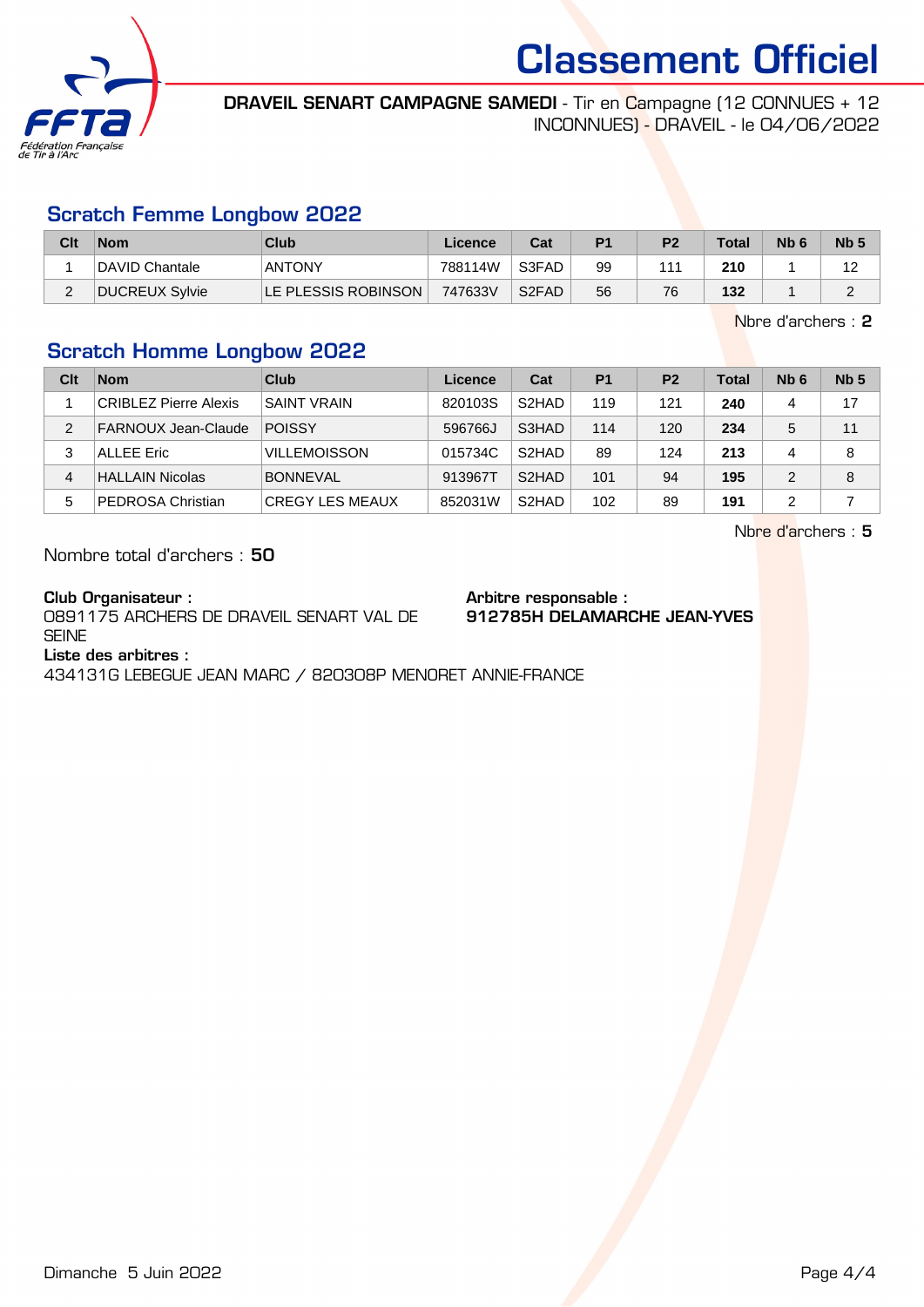

DRAVEIL SENART CAMPAGNE DIMANCHE - Tir en Campagne (12 CONNUES + 12 INCONNUES) - DRAVEIL - le 05/06/2022

## Benjamin Homme Arc classique 2022

| Clt | <b>Nom</b>      | Club                               | Licence | Cat  | P <sub>1</sub> | P <sub>2</sub> | <b>Total</b> | N <sub>b</sub> <sub>6</sub> | N <sub>b</sub> 5 |
|-----|-----------------|------------------------------------|---------|------|----------------|----------------|--------------|-----------------------------|------------------|
|     | BARREAU Bastien | IST SEBASTIEN DE<br><b>MORSENT</b> | 003659C | BHCL | 113            | 109            | 222          |                             |                  |

Nbre d'archers : 1

#### Cadet Homme Arc classique 2022

| Clt | <b>Nom</b>               | Club                            | Licence | ◠∼<br>ua    | D <sub>4</sub> | D <sub>0</sub> | <b>Total</b> | <b>N<sub>b</sub></b> | Nb <sub>5</sub> |
|-----|--------------------------|---------------------------------|---------|-------------|----------------|----------------|--------------|----------------------|-----------------|
|     | <b>DETIT</b><br>StEphane | <b>SENART</b><br><b>DRAVEIL</b> | 884635K | <b>CHCL</b> | 160            | 148            | 308          | ں ا<br>$\sim$        | 15<br>ט ו       |

Nbre d'archers : 1

## Senior 1 Femme Arc classique 2022

| Clt | <b>Nom</b>            | Club                        | Licence | Cat                | <b>P1</b> | P <sub>2</sub> | Total | N <sub>b</sub> 6 | Nb <sub>5</sub> |
|-----|-----------------------|-----------------------------|---------|--------------------|-----------|----------------|-------|------------------|-----------------|
|     | <b>PERNOT Clara</b>   | LE BOUSCAT                  | 733152E | S <sub>1</sub> FCL | 153       | 161            | 314   | 13               | 18              |
| 2   | <b>LANUQUE Lisa</b>   | CHATILLON CIE 92            | 836717A | S <sub>1</sub> FCL | 119       | 142            | 261   |                  | 10              |
| 3   | <b>LEBRETON Enora</b> | <b>VILLIERS ST FREDERIC</b> | 915858Y | S <sub>1</sub> FCL | 132       | 115            | 247   |                  | 8               |
|     | SOUSA Susana          | LES ULIS                    | 911995Z | S <sub>1</sub> FCL | 59        | 80             | 139   |                  | 4               |

Nbre d'archers : 4

# Senior 1 Homme Arc classique 2022

| Clt | <b>Nom</b>                 | Club                                   | Licence | Cat                | <b>P1</b> | P <sub>2</sub> | <b>Total</b> | Nb <sub>6</sub> | Nb <sub>5</sub> |
|-----|----------------------------|----------------------------------------|---------|--------------------|-----------|----------------|--------------|-----------------|-----------------|
|     | <b>PIKE William</b>        | <b>POISSY</b>                          | 808457H | S <sub>1</sub> HCL | 178       | 170            | 348          | 21              | 21              |
|     | <b>DRIGNY Charlie</b>      | <b>ST GEORGES LE</b><br><b>PERREUX</b> | 843732A | S <sub>1</sub> HCL | 147       | 149            | 296          | $\overline{7}$  | 19              |
| 2   | <b>MICHON Antoine</b>      | <b>MAISDON</b>                         | 687672V | S <sub>1</sub> HCL | 171       | 173            | 344          | 16              | 27              |
| 3   | <b>TONNAIRE Hugo</b>       | <b>DRAVEIL SENART</b>                  | 836828W | S <sub>1</sub> HCL | 172       | 168            | 340          | 18              | 22              |
| 5   | <b>BOYER Gaetan</b>        | EPERNON                                | 719943X | S <sub>1</sub> HCL | 141       | 151            | 292          | 6               | 12              |
| 6   | <b>LECOLLEY Julien</b>     | <b>MONT ST AIGNAN</b>                  | 609706Z | S <sub>1</sub> HCL | 123       | 120            | 243          | 3               | 5               |
| 7   | <b>PICHAVANT Alexandre</b> | SCEAUX-FONTENAY-<br>AUX-ROSES          | 959045R | S <sub>1</sub> HCL | 80        | 93             | 173          | 2               | $\overline{2}$  |

Nbre d'archers : 7

# Senior 2 Femme Arc classique 2022

| Clt | <b>Nom</b>            | Club                                | ∟icence | r.<br>sal                 | D <sub>1</sub> | P <sub>2</sub> | <b>Total</b> | Nb <sub>6</sub> | Nb |
|-----|-----------------------|-------------------------------------|---------|---------------------------|----------------|----------------|--------------|-----------------|----|
|     | <b>GRANATA Audrey</b> | <b>CIE 92</b><br><b>CHATILLON (</b> | 958491N | S <sub>2</sub> FCL<br>−∪∟ | 124            | ، م<br>، ن     | 255          |                 |    |

Nbre d'archers : 1

# Senior 2 Homme Arc classique 2022

| Clt | <b>Nom</b>   | <b>Club</b>                | Licence | Cat   | P <sub>1</sub> | P <sub>2</sub> | <b>Total</b> | N <sub>b</sub> 6 | Nb ! |
|-----|--------------|----------------------------|---------|-------|----------------|----------------|--------------|------------------|------|
|     | DELMAS Denis | FONTENAY S/BOIS 1ER<br>CIE | 219968W | S2HCL | 161            | 160            | 321          | $\sqrt{2}$<br>J  | 24   |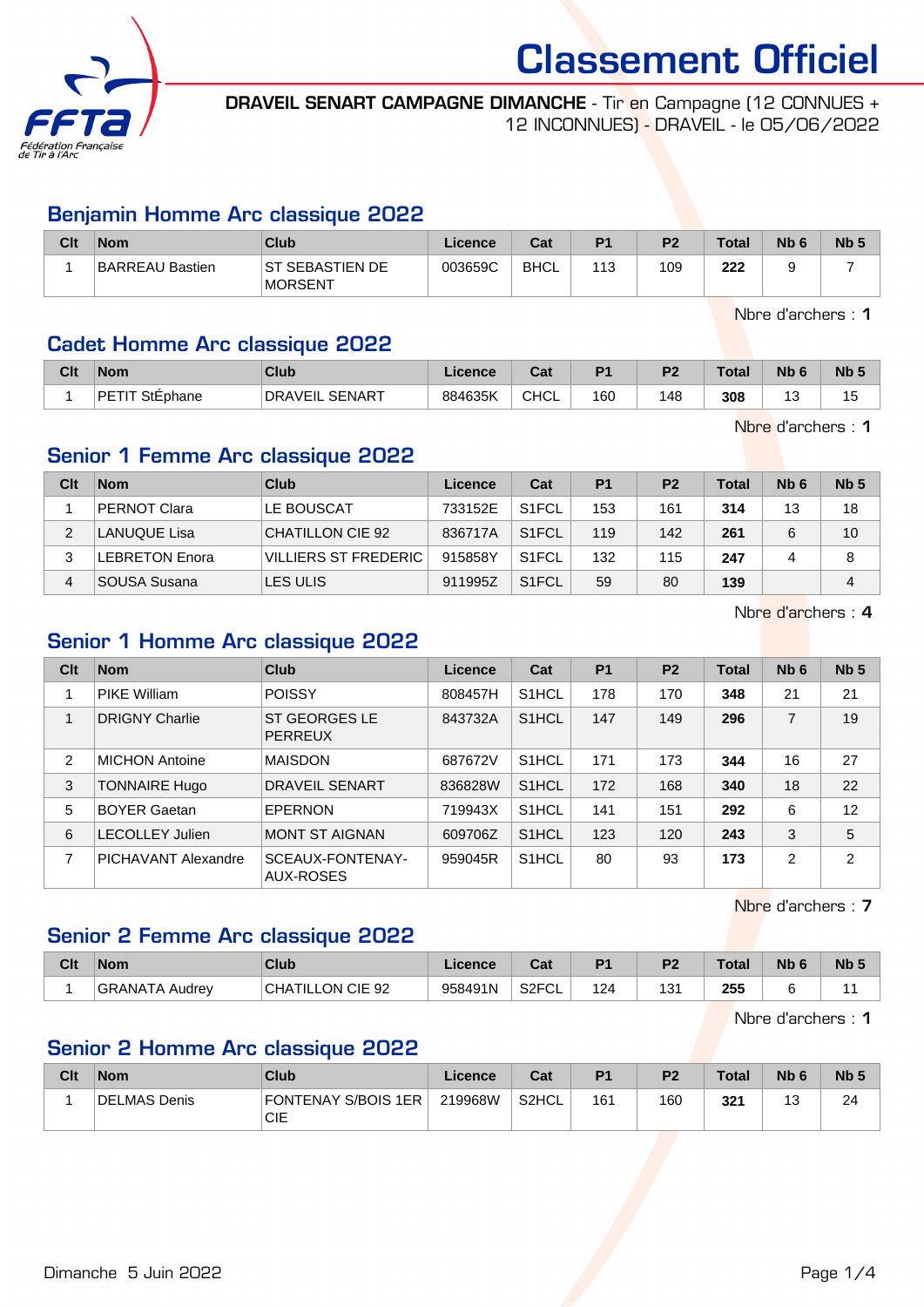

DRAVEIL SENART CAMPAGNE DIMANCHE - Tir en Campagne (12 CONNUES + 12 INCONNUES) - DRAVEIL - le 05/06/2022

## Senior 2 Homme Arc classique 2022 (Suite)

| Clt    | <b>Nom</b>  | Club                      | Licence | Cat   | P1 | P <sub>2</sub> | <b>Total</b> | N <sub>b</sub> t | Nb <sub>5</sub> |
|--------|-------------|---------------------------|---------|-------|----|----------------|--------------|------------------|-----------------|
| ⌒<br>_ | DRIGNY Eric | IST GEORGES LE<br>PERREUX | 818343D | S2HCL | 80 | 87             | 167          |                  | s.              |

Nbre d'archers : 2

## Senior 3 Femme Arc classique 2022

| Clt | <b>Nom</b>    | Club                                 | Licence | Cat   | P <sub>1</sub> | P <sub>2</sub> | <b>Total</b> | N <sub>b</sub> 6 | Nb <sub>5</sub> |
|-----|---------------|--------------------------------------|---------|-------|----------------|----------------|--------------|------------------|-----------------|
|     | SEGONDI Odile | SCEAUX-FONTENAY-<br><b>AUX-ROSES</b> | 636010R | S3FCL | 123            | 123            | 246          |                  | s.              |

Nbre d'archers : 1

# Senior 3 Homme Arc classique 2022

| Clt    | <b>Nom</b>            | Club                                    | Licence | Cat   | P <sub>1</sub> | P <sub>2</sub> | <b>Total</b> | Nb <sub>6</sub> | Nb <sub>5</sub> |
|--------|-----------------------|-----------------------------------------|---------|-------|----------------|----------------|--------------|-----------------|-----------------|
|        | LEITE Hernani         | <b>ANTONY</b>                           | 682771T | S3HCL | 105            | 99             | 204          |                 |                 |
| $\sim$ | <b>RAYMOND Michel</b> | <b>STE GENEVIEVE DES</b><br><b>BOIS</b> | 979601J | S3HCL | 86             | 113            | 199          |                 |                 |

Nbre d'archers : 2

# Senior 1 Femme Arc à poulies 2022

| Clt | <b>Nom</b>           | Club                                 | Licence | ◠⌒:<br>⊍a          | D <sub>4</sub> | D <sup>o</sup> | Total | <b>Nb</b> | Nb <sub>5</sub> |
|-----|----------------------|--------------------------------------|---------|--------------------|----------------|----------------|-------|-----------|-----------------|
|     | RENAUDIN<br>Tiphaine | <b>AIGNAN</b><br><b>MONT</b><br>. ST | 791050M | S <sub>1</sub> FCO | 194            | 203            | 397   | 4         | ~<br><u>.</u>   |

Nbre d'archers : 1

#### Senior 2 Femme Arc à poulies 2022

| Clt | <b>Nom</b>                 | Club                              | Licence | Cat                | P <sub>1</sub> | P <sub>2</sub> | <b>Total</b> | N <sub>b</sub> 6 | Nb <sub>5</sub> |
|-----|----------------------------|-----------------------------------|---------|--------------------|----------------|----------------|--------------|------------------|-----------------|
|     | <b>HUARD Geraldine</b>     | <b>FONTENAY S/BOIS 1ER</b><br>CIE | 751726U | S <sub>2</sub> FCO | 180            | 188            | 368          | 29               | 24              |
|     | <b>HUON Tiphaine</b>       | <b>ANTONY</b>                     | 775466Y | S <sub>2</sub> FCO | 175            | 182            | 357          | 26               | 23              |
|     | <b>BARREAU Marie Flore</b> | EVREUX ALM                        | 595818D | S <sub>2</sub> FCO | 167            | 179            | 346          | 24               | 18              |

Nbre d'archers : 3

# Senior 2 Homme Arc à poulies 2022

| Clt            | <b>Nom</b>              | Club                              | Licence | Cat                             | P <sub>1</sub> | P <sub>2</sub> | <b>Total</b> | Nb <sub>6</sub> | Nb <sub>5</sub> |
|----------------|-------------------------|-----------------------------------|---------|---------------------------------|----------------|----------------|--------------|-----------------|-----------------|
|                | <b>LEGER Christophe</b> | DRAVEIL SENART                    | 322642Y | S <sub>2</sub> HCO              | 198            | 202            | 400          | 42              | 28              |
|                | <b>BONNIN Bruno</b>     | <b>FONTENAY S/BOIS 1ER</b><br>CIE | 725939P | S <sub>2</sub> HCO              | 168            | 184            | 352          | 22              | 23              |
| $\overline{2}$ | <b>WELSCH Michael</b>   | <b>EPERNON</b>                    | 754794D | S <sub>2</sub> HCO              | 197            | 194            | 391          | 38              | 27              |
| 3              | <b>BARREAU Patrick</b>  | ST SEBASTIEN DE<br><b>MORSENT</b> | 343759B | S <sub>2</sub> H <sub>C</sub> O | 190            | 191            | 381          | 35              | 24              |
| 4              | <b>MARTINEZ Laurent</b> | STE GENEVIEVE DES<br><b>BOIS</b>  | 689932B | S <sub>2</sub> H <sub>CO</sub>  | 189            | 192            | 381          | 34              | 26              |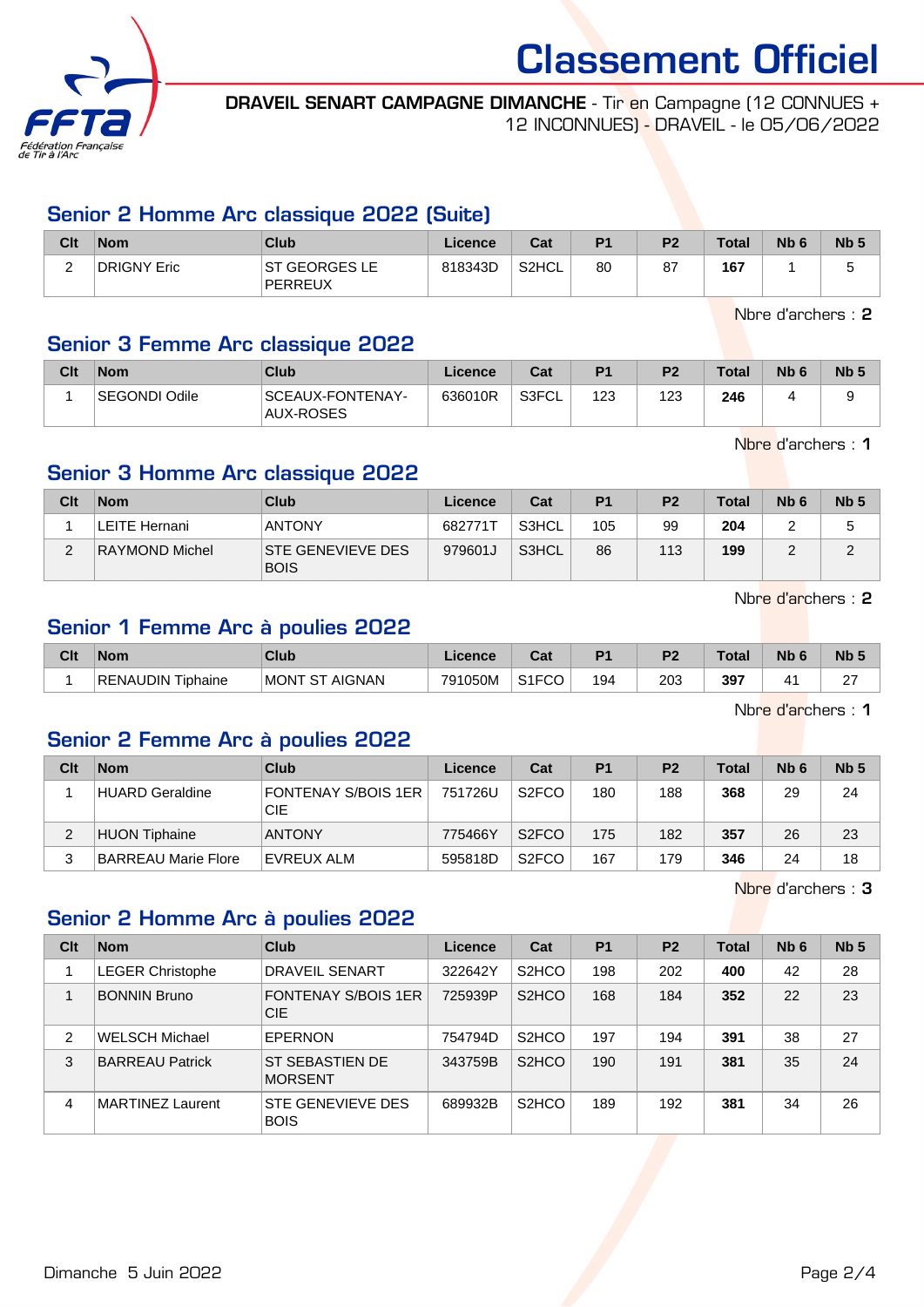

DRAVEIL SENART CAMPAGNE DIMANCHE - Tir en Campagne (12 CONNUES + 12 INCONNUES) - DRAVEIL - le 05/06/2022

## Senior 2 Homme Arc à poulies 2022 (Suite)

| Clt    | <b>Nom</b>       | Club                                    | Licence | Cat                            | P <sub>1</sub> | P <sub>2</sub> | <b>Total</b> | N <sub>b</sub> 6 | Nb <sub>5</sub> |
|--------|------------------|-----------------------------------------|---------|--------------------------------|----------------|----------------|--------------|------------------|-----------------|
| π<br>ັ | VIEL Wolfgang    | <b>STE GENEVIEVE DES</b><br><b>BOIS</b> | 217305B | S <sub>2</sub> H <sub>CO</sub> | 175            | 185            | 360          | 25               | 24              |
| 6      | CVEJIC Alexandre | <b>DRAVEIL SENART</b>                   | 877737M | S <sub>2</sub> HCO             | 174            | 185            | 359          | 24               | 27              |

Nbre d'archers : 7

# Senior 3 Femme Arc à poulies 2022

| Clt | <b>Nom</b>              | Club          | Licence | Cat   | D <sub>1</sub> | P <sub>2</sub> | <b>Total</b> | Nb <sub>6</sub> | Nb <sub>5</sub> |
|-----|-------------------------|---------------|---------|-------|----------------|----------------|--------------|-----------------|-----------------|
|     | <b>SAUBION Violette</b> | <b>ANTONY</b> | 423189N | S3FCO | 171            | 186            | 357          | . .             |                 |
| _   | <b>NOEL Brigitte</b>    | <b>BUC</b>    | 405369U | S3FCO | 118            | 130            | 248          |                 |                 |

Nbre d'archers : 2

# Senior 3 Homme Arc à poulies 2022

| Clt           | <b>Nom</b>         | Club           | Licence | Cat   | P <sub>1</sub> | P <sub>2</sub> | <b>Total</b> | N <sub>b</sub> 6 | Nb <sub>5</sub> |
|---------------|--------------------|----------------|---------|-------|----------------|----------------|--------------|------------------|-----------------|
|               | <b>PIKE Martin</b> | <b>POISSY</b>  | 823222G | S3HCO | 183            | 185            | 368          | 30               | 23              |
| C<br><u>.</u> | LE GOFF Rene       | DRAVEIL SENART | 387067A | S3HCO | 167            | 154            | 321          |                  | 22              |

Nbre d'archers : 2

# Senior 1 Homme Bare Bow 2022

| Clt | <b>Nom</b>  | Club                            | icence  | ີລະ<br>⊍a⊧         | D <sub>4</sub> | D <sub>2</sub> | <b>Total</b> | Nb | <b>Nb</b> |
|-----|-------------|---------------------------------|---------|--------------------|----------------|----------------|--------------|----|-----------|
|     | WREDE Kevin | <b>SENART</b><br><b>DRAVEIL</b> | 735458L | S <sub>1</sub> HBB | 157            | 139            | 296<br>$-$   | ັ  |           |

Nbre d'archers : 1

#### Senior 2 Femme Bare Bow 2022

| Clt | <b>Nom</b>         | Club             | Licence | ua                 | D <sub>1</sub> | P2  | <b>Total</b> | Nb 6 | <b>Nb</b> |
|-----|--------------------|------------------|---------|--------------------|----------------|-----|--------------|------|-----------|
|     | GERARDIN Veronique | AULNAY SOUS BOIS | 847074H | S <sub>2</sub> FBB | 98             | 107 | 205<br>__    |      |           |

Nbre d'archers : 1

#### Senior 2 Homme Bare Bow 2022

| Clt | <b>Nom</b>             | <b>Club</b>    | Licence | Cat                | P <sub>1</sub> | P <sub>2</sub> | <b>Total</b> | N <sub>b</sub> 6 | Nb <sub>5</sub> |
|-----|------------------------|----------------|---------|--------------------|----------------|----------------|--------------|------------------|-----------------|
|     | LE PELLEC Fabrice      | DREUX          | 897712Z | S <sub>2</sub> HBB | 139            | 154            | 293          | 10               | 13              |
| 2   | <b>BOURGEON Jeremy</b> | MONT ST AIGNAN | 352122S | S <sub>2</sub> HBB | 129            | 157            | 286          | 10               | 10              |
| 3   | ANGOUILLANT Michel     | EPERNON        | 971985F | S <sub>2</sub> HBB | 113            | 140            | 253          |                  | 8               |
| 4   | <b>PINGUENET Bruno</b> | LES ULIS       | 940290E | S <sub>2</sub> HBB | 51             | 37             | 88           |                  |                 |

Nbre d'archers : 4

#### Senior 3 Femme Bare Bow 2022

| Clt | <b>Nom</b>                             | <b>Club</b>   | <i>icence</i> | יה<br><b>v</b> al | D4        | nе       | Tota | <b>N<sub>b</sub></b> | N <sub>b</sub> 5 |
|-----|----------------------------------------|---------------|---------------|-------------------|-----------|----------|------|----------------------|------------------|
|     | <b>BARRAULT Marie L</b><br>. .<br>Line | <b>ANTONY</b> | 399897W       | S3FBB             | 104<br>__ | 00<br>ou | 184  |                      |                  |

Nbre d'archers : 1